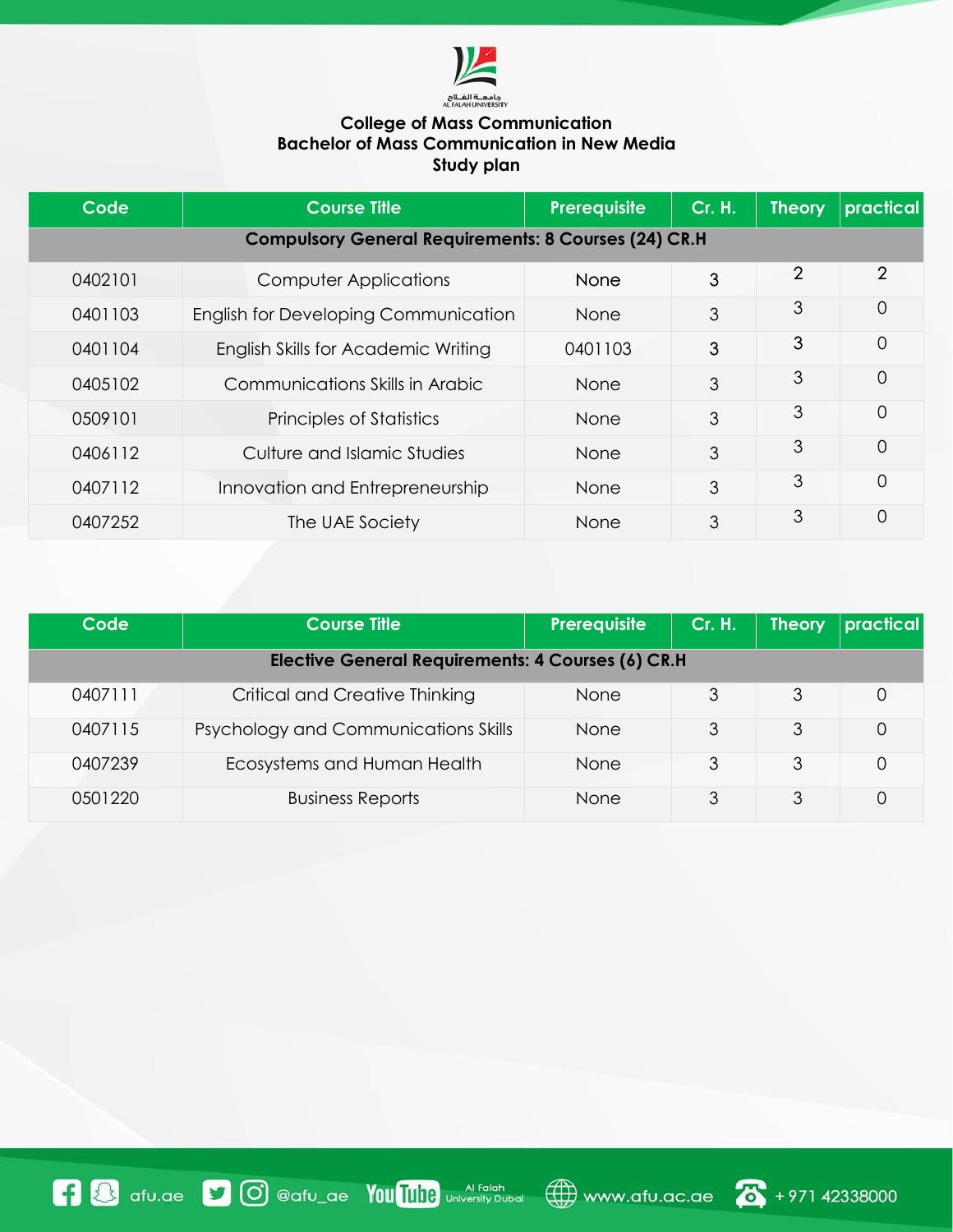

| <b>Code</b>                                                  | <b>Course Title</b>               | Prerequisite | <b>Cr. H.</b>  | <b>Theory</b>  | practical      |  |
|--------------------------------------------------------------|-----------------------------------|--------------|----------------|----------------|----------------|--|
| <b>Compulsory College Requirements: 20 Courses (60) CR.H</b> |                                   |              |                |                |                |  |
| 0602100                                                      | Introduction to New Media         | None         | 3              | 3              | $\overline{O}$ |  |
| 0603100                                                      | Introduction to Journalism        | None         | $\mathfrak{S}$ | 3              | 0              |  |
| 0604100                                                      | Introduction to Public Relations  | None         | 3              | 3              | $\Omega$       |  |
| 0609102                                                      | <b>Applied Statistics</b>         | 0509101      | 3              | 3              | $\mathbf 0$    |  |
| 0609105                                                      | Introduction to Economics         | None         | 3              | 3              | 0              |  |
| 0609115                                                      | Media Research Methodology        | None         | 3              | $\overline{2}$ | $\overline{2}$ |  |
| 0601200                                                      | Introduction to Sociology         | None         | 3              | 3              | $\overline{O}$ |  |
| 0601235                                                      | Introduction to Political Science | None         | $\mathfrak{Z}$ | 3              | $\overline{O}$ |  |
| 0601250                                                      | Social Psychology                 | None         | 3              | 3              | $\overline{0}$ |  |
| 0601101                                                      | Principles of Management          | None         | $\mathfrak{Z}$ | 3              | $\overline{0}$ |  |
| 0601205                                                      | Renewable Source of Energy        | None         | $\mathfrak{Z}$ | 3              | $\overline{0}$ |  |
| 0601230                                                      | E-Commerce                        | None         | $\mathfrak{Z}$ | 3              | $\overline{0}$ |  |
| 0601330                                                      | Artistic and Literary Criticism   | 0405102      | 3              | 3              | $\Omega$       |  |
| 0601305                                                      | Translation                       | 0401103      | $\mathfrak{Z}$ | 3              | $\overline{O}$ |  |
| 0601350                                                      | Digital Photography               | None         | 3              | 1              | $\overline{4}$ |  |
| 0601340                                                      | Media Ethics and Legislation      | None         | 3              | 3              | $\overline{O}$ |  |
| 0601320                                                      | <b>Communication Theories</b>     | None         | 3              | 3              | $\overline{0}$ |  |
| 0601331                                                      | Arabic Language for Media         | 0405102      | $\mathfrak{S}$ | 3              | $\Omega$       |  |
| 0601310                                                      | Multimedia                        | None         | 3              | 1              | 4              |  |
| 0601345                                                      | <b>Public Opinion</b>             | None         | 3              | 3              | $\overline{0}$ |  |